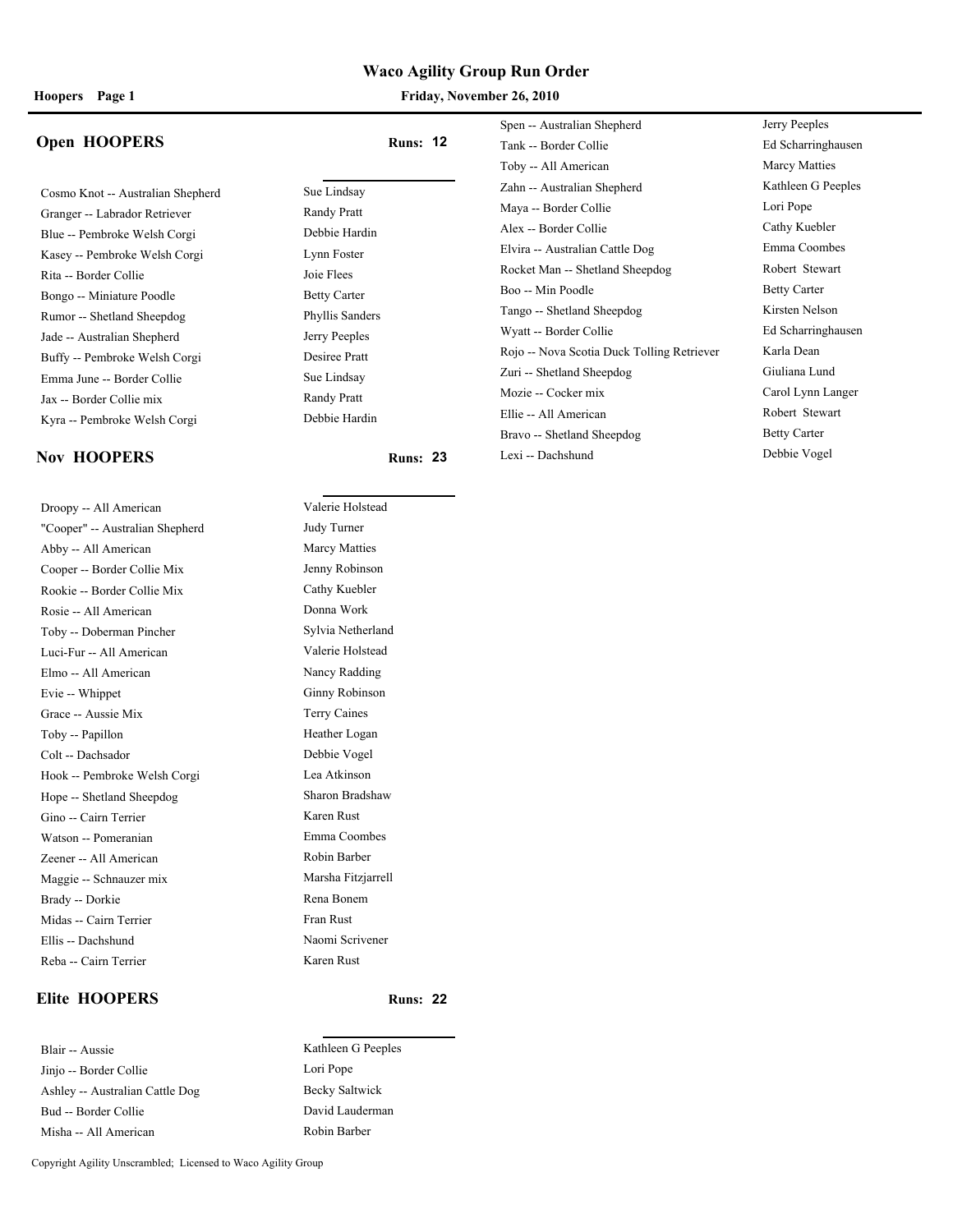Touch N' Go Page 1 **Friday, November 26, 2010** 

### **Open TOUCH N' GO Runs: 7**

Cosmo Knot -- Australian Shepherd Sue Lindsay Granger -- Labrador Retriever Randy Pratt Bongo -- Miniature Poodle Betty Carter Buffy -- Pembroke Welsh Corgi Desiree Pratt Rumor -- Shetland Sheepdog Phyllis Sanders Emma June -- Border Collie Sue Lindsay Jax -- Border Collie mix Randy Pratt

#### **Nov TOUCH N' GO Runs:** 24

Droopy -- All American Valerie Holstead Auggie -- Boxer Lynn Foster Cooper -- Border Collie Mix Jenny Robinson Rosie -- All American Donna Work Rookie -- Border Collie Mix Cathy Kuebler Toby -- Doberman Pincher Sylvia Netherland Abby -- All American Marcy Matties "Cooper" -- Australian Shepherd Judy Turner Luci-Fur -- All American Valerie Holstead Elmo -- All American Nancy Radding Evie -- Whippet Ginny Robinson Grace -- Aussie Mix Terry Caines Toby -- Papillon Heather Logan Colt -- Dachsador Debbie Vogel Blue -- Pembroke Welsh Corgi Debbie Hardin Hook -- Pembroke Welsh Corgi Lea Atkinson Hope -- Shetland Sheepdog Sharon Bradshaw Lucy -- All American Nancy Radding Maggie -- Schnauzer mix Marsha Fitzjarrell Watson -- Pomeranian Emma Coombes Brady -- Dorkie Rena Bonem Ellis -- Dachshund Naomi Scrivener Charlie -- Dachshund Debbie Vogel Kyra -- Pembroke Welsh Corgi Debbie Hardin

### **Elite TOUCH N' GO Runs:** 26

| Blair -- Aussie                 |
|---------------------------------|
| Jinjo -- Border Collie          |
| Bud -- Border Collie            |
| Spen -- Australian Shepherd     |
| Misha -- All American           |
| Tank -- Border Collie           |
| Ashley -- Australian Cattle Dog |
| Toby -- All American            |
| Zahn -- Australian Shenherd     |

Kathleen G Peeples

Lori Pope David Lauderman Jerry Peeples Robin Barber Ed Scharringhausen Becky Saltwick Marcy Matties Kathleen G Peeples Maya -- Border Collie Lori Pope Alex -- Border Collie Cathy Kuebler Elvira -- Australian Cattle Dog Emma Coombes Rita -- Border Collie Joie Flees Rocket Man -- Shetland Sheepdog Robert Stewart Tango -- Shetland Sheepdog Kirsten Nelson Wyatt -- Border Collie Ed Scharringhausen Boo -- Min Poodle Betty Carter Lexi -- Dachshund Debbie Vogel Landry -- Shetland Sheepdog Wanda Henley Mozie -- Cocker mix Carol Lynn Langer Rally -- Shetland Sheepdog Phyllis Sanders Zuri -- Shetland Sheepdog Giuliana Lund Bravo -- Shetland Sheepdog Betty Carter Ellie -- All American Robert Stewart Kasey -- Pembroke Welsh Corgi Lynn Foster Mariah -- Dachshund Wantabe Debbie Vogel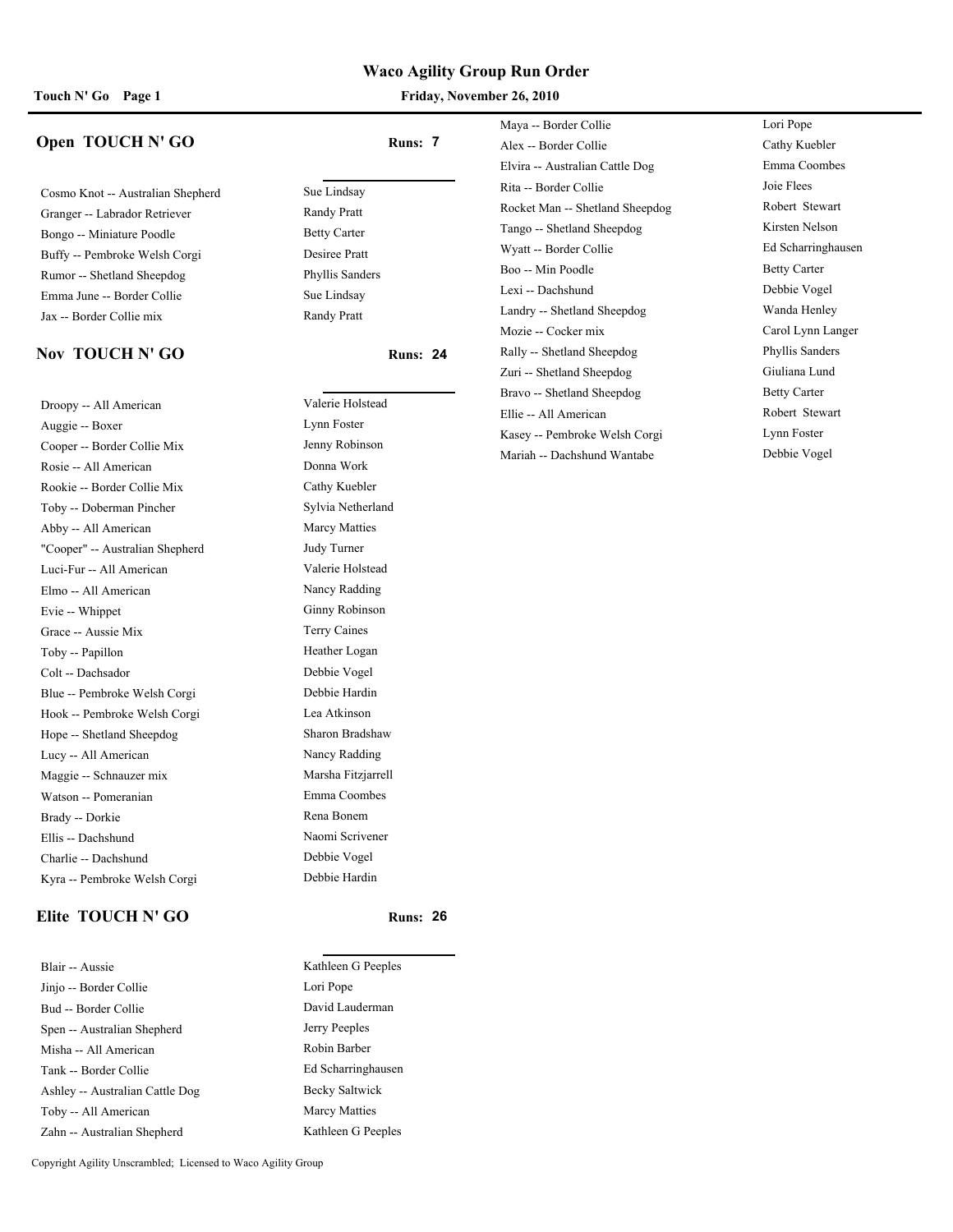**Weavers Page 1 Friday, November 26, 2010**

|                                 |                     | COIL -- Dachsagor  |  |
|---------------------------------|---------------------|--------------------|--|
| Elite WEAVERS                   | <b>Runs: 22</b>     | Toby -- Papillon   |  |
|                                 |                     | Grace -- Aussie M  |  |
| Blair -- Aussie                 | Kathleen G Peeples  | Blue -- Pembroke   |  |
| Jinjo -- Border Collie          | Lori Pope           | Hope -- Shetland 9 |  |
| Bud -- Border Collie            | David Lauderman     | Maggie -- Schnau:  |  |
| Spen -- Australian Shepherd     | Jerry Peeples       | Watson -- Pomera   |  |
| Misha -- All American           | Robin Barber        | Brady -- Dorkie    |  |
| Ashley -- Australian Cattle Dog | Becky Saltwick      | Charlotte -- Dachs |  |
| Tank -- Border Collie           | Ed Scharringhausen  |                    |  |
| Zahn -- Australian Shepherd     | Kathleen G Peeples  |                    |  |
| Maya -- Border Collie           | Lori Pope           |                    |  |
| Rocket Man -- Shetland Sheepdog | Robert Stewart      |                    |  |
| Boo -- Min Poodle               | <b>Betty Carter</b> |                    |  |
| Rumor -- Shetland Sheepdog      | Phyllis Sanders     |                    |  |
| Alex -- Border Collie           | Cathy Kuebler       |                    |  |

Elvira -- Australian Cattle Dog Emma Coombes Tango -- Shetland Sheepdog Kirsten Nelson Wyatt -- Border Collie Ed Scharringhausen Zuri -- Shetland Sheepdog Giuliana Lund Landry -- Shetland Sheepdog Wanda Henley Ellie -- All American Robert Stewart Bravo -- Shetland Sheepdog Betty Carter Rally -- Shetland Sheepdog Phyllis Sanders Mariah -- Dachshund Wantabe Debbie Vogel

| Colt -- Dachsador            | Debbie Vogel       |
|------------------------------|--------------------|
| Toby -- Papillon             | Heather Logan      |
| Grace -- Aussie Mix          | Terry Caines       |
| Blue -- Pembroke Welsh Corgi | Debbie Hardin      |
| Hope -- Shetland Sheepdog    | Sharon Bradshaw    |
| Maggie -- Schnauzer mix      | Marsha Fitzjarrell |
| Watson -- Pomeranian         | Emma Coombes       |
| Brady -- Dorkie              | Rena Bonem         |
| Charlotte -- Dachshund       | Debbie Vogel       |

#### **Open WEAVERS** Runs: 9

Cosmo Knot -- Australian Shepherd Sue Lindsay Granger -- Labrador Retriever Randy Pratt Toby -- All American Marcy Matties Mozie -- Cocker mix Carol Lynn Langer Rita -- Border Collie Joie Flees Bongo -- Miniature Poodle Betty Carter Kasey -- Pembroke Welsh Corgi Lynn Foster Buffy -- Pembroke Welsh Corgi Desiree Pratt Emma June -- Border Collie Sue Lindsay

#### **Nov WEAVERS Runs:** 18

| Droopy -- All American          | Valerie Holstead  |
|---------------------------------|-------------------|
| Cooper -- Border Collie Mix     | Jenny Robinson    |
| Rookie -- Border Collie Mix     | Cathy Kuebler     |
| Toby -- Doberman Pincher        | Sylvia Netherland |
| Rosie -- All American           | Donna Work        |
| "Cooper" -- Australian Shepherd | Judy Turner       |
| Jade -- Australian Shepherd     | Jerry Peeples     |
| Luci-Fur -- All American        | Valerie Holstead  |
| Lucy -- All American            | Nancy Radding     |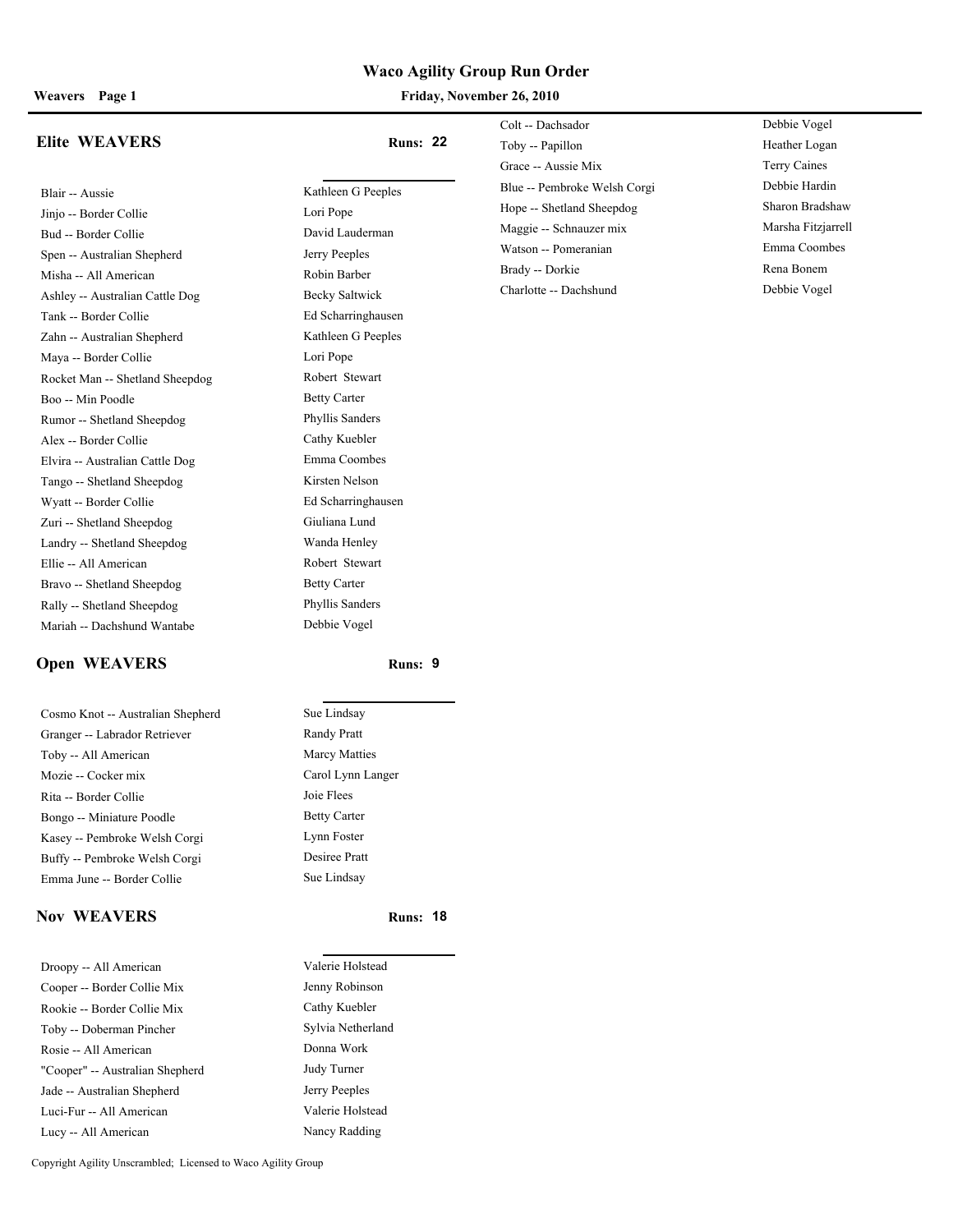### **Chances** Page 1 **Saturday, November 27, 2010 Saturday, November 27, 2010**

|                                 |                     | Mozie -- Cocker n   |
|---------------------------------|---------------------|---------------------|
| <b>Open CHANCES</b>             | <b>Runs: 10</b>     | 12                  |
| 04                              |                     | Gulliver -- Shetlar |
| Charlie -- Dachshund            | Debbie Vogel        | Trixi -- Jack Russo |
| Buffy -- Pembroke Welsh Corgi   | Desiree Pratt       | Ellie -- All Amerie |
| 08                              |                     | Alex -- Border Co   |
| Rumor -- Shetland Sheepdog      | Phyllis Sanders     | Landry -- Shetland  |
| 16                              |                     | Rojo -- Nova Scot   |
| Anja -- Shetland Sheepdog mix   | Danielle Carducci   | Bravo -- Shetland   |
| Rita -- Border Collie           | Joie Flees          | Zuri -- Shetland S  |
| 20                              |                     | 16                  |
| Bud -- Border Collie            | David Lauderman     | Tank -- Border Co   |
| Granger -- Labrador Retriever   | Randy Pratt         | Cosmo Knot -- Au    |
| Tessa -- Australian Shepherd    | Kathleen Holt       | Tango -- Shetland   |
| Emma June -- Border Collie      | Sue Lindsay         | Ashley -- Australi  |
| Maverick -- All American        | Jan Daley           | Toby -- All Ameri   |
|                                 |                     | Pogo -- All Ameri   |
| <b>Nov CHANCES</b>              | <b>Runs: 20</b>     | Rocket Man -- Sho   |
| 04                              |                     | Wyatt -- Border C   |
| Blue -- Pembroke Welsh Corgi    | Debbie Hardin       | 20                  |
| Ellis -- Dachshund              | Naomi Scrivener     | Fame -- Border Co   |
| Hope -- Shetland Sheepdog       | Sharon Bradshaw     | Zahn -- Australian  |
| Tess -- Dachshund               | Rena Bonem          | Maya -- Border Co   |
| 08                              |                     | Spen -- Australian  |
|                                 |                     | Dixie -- Border Co  |
| Toby -- Papillon                | Heather Logan       | Misha -- All Amer   |
| 12                              |                     | Stella -- Border Co |
| Bongo -- Miniature Poodle       | <b>Betty Carter</b> | Dicey -- Border C   |
| Jax -- Border Collie mix        | Randy Pratt         | Blair -- Aussie     |
| Grace -- Aussie Mix             | Terry Caines        | Jinjo -- Border Co  |
| 16                              |                     | Jade -- Australian  |
| Elmo -- All American            | Nancy Radding       |                     |
| Grover -- Schnauzer/Westie Mix  | Shari Kolding       |                     |
| Jefferson -- Shiba Inu Mix      | Susan Hightower     |                     |
| Lola -- Australian Shepherd mix | Laura Fennell       |                     |
| Skittle -- Boston Terrier       | Ember Feuhrer       |                     |
| 20                              |                     |                     |
| Droopy -- All American          | Valerie Holstead    |                     |
| Rookie -- Border Collie Mix     | Cathy Kuebler       |                     |
| Cooper -- Border Collie Mix     | Jenny Robinson      |                     |
| Rosie -- All American           | Donna Work          |                     |
| "Cooper" -- Australian Shepherd | Judy Turner         |                     |
| Luci-Fur -- All American        | Valerie Holstead    |                     |
| Toby -- Doberman Pincher        | Sylvia Netherland   |                     |
| <b>Elite CHANCES</b>            | <b>Runs: 29</b>     |                     |
| 08                              |                     |                     |
|                                 |                     |                     |

| Mozie -- Cocker mix                        | Carol Lynn Langer    |
|--------------------------------------------|----------------------|
| 12                                         |                      |
| Gulliver -- Shetland Sheepdog              | Giuliana Lund        |
| Trixi -- Jack Russell                      | Kim Galusha          |
| Ellie -- All American                      | Robert Stewart       |
| Alex -- Border Collie                      | Cathy Kuebler        |
| Landry -- Shetland Sheepdog                | Wanda Henley         |
| Rojo -- Nova Scotia Duck Tolling Retriever | Karla Dean           |
| Bravo -- Shetland Sheepdog                 | <b>Betty Carter</b>  |
| Zuri -- Shetland Sheepdog                  | Giuliana Lund        |
| 16                                         |                      |
| Tank -- Border Collie                      | Ed Scharringhausen   |
| Cosmo Knot -- Australian Shepherd          | Sue Lindsay          |
| Tango -- Shetland Sheepdog                 | Kirsten Nelson       |
| Ashley -- Australian Cattle Dog            | Becky Saltwick       |
| Toby -- All American                       | <b>Marcy Matties</b> |
| Pogo -- All American                       | Kim Galusha          |
| Rocket Man -- Shetland Sheepdog            | Robert Stewart       |
| Wyatt -- Border Collie                     | Ed Scharringhausen   |
| 20                                         |                      |
| Fame -- Border Collie                      | Elise Pinney         |
| Zahn -- Australian Shepherd                | Kathleen G Peeples   |
| Maya -- Border Collie                      | Lori Pope            |
| Spen -- Australian Shepherd                | Jerry Peeples        |
| Dixie -- Border Collie                     | William Cory         |
| Misha -- All American                      | Robin Barber         |
| Stella -- Border Collie                    | Kim Galusha          |
| Dicey -- Border Collie                     | Elise Pinney         |
| Blair -- Aussie                            | Kathleen G Peeples   |
| Jinjo -- Border Collie                     | Lori Pope            |
| Jade -- Australian Shepherd                | Jerry Peeples        |

Boo -- Min Poodle Betty Carter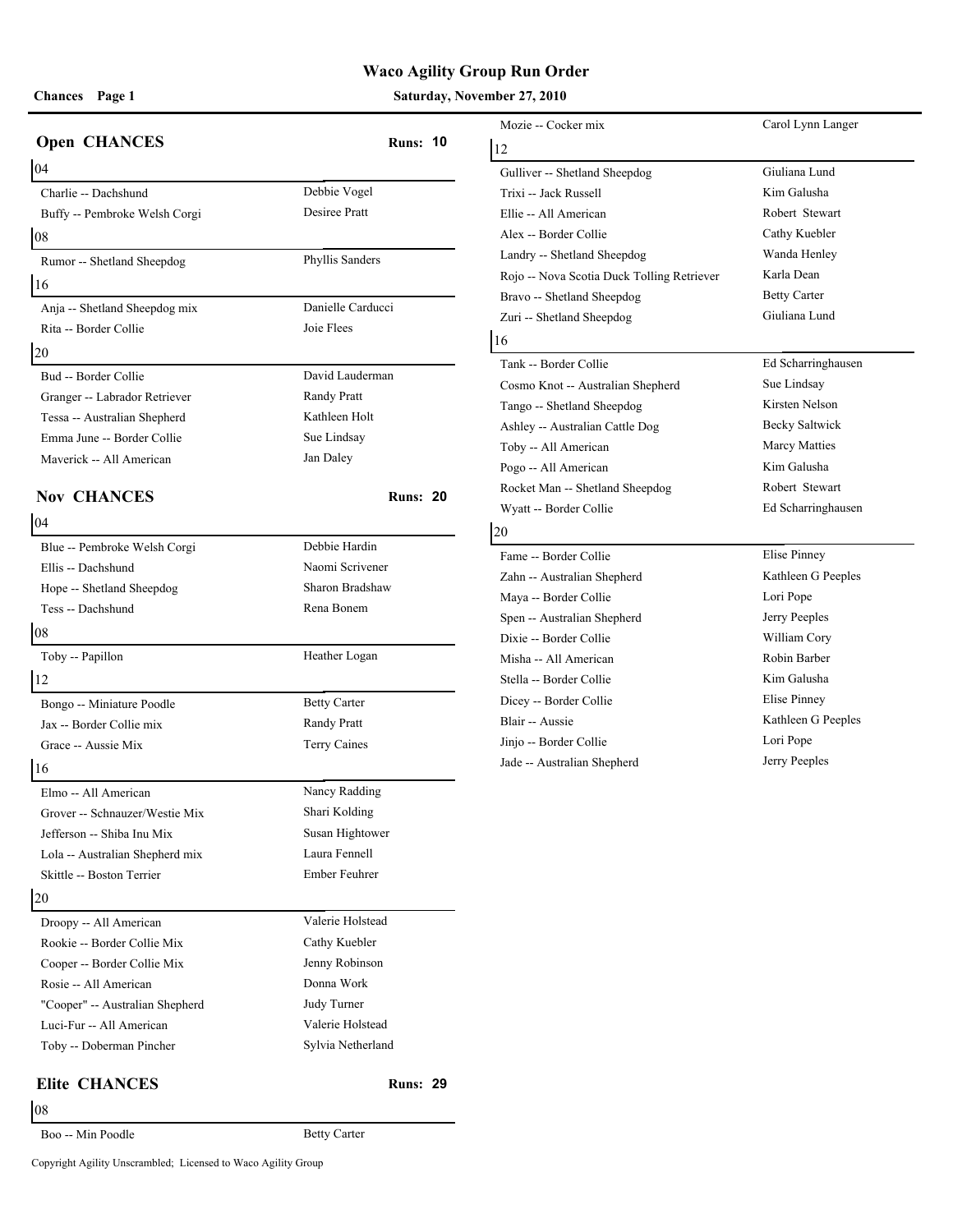#### **Weavers Page 1 Saturday, November 27, 2010**

#### **Elite WEAVERS Runs: 23**

Boo -- Min Poodle Betty Carter Rally -- Shetland Sheepdog Phyllis Sanders Mariah -- Dachshund Wantabe Debbie Vogel Ellie -- All American Robert Stewart Zuri -- Shetland Sheepdog Giuliana Lund Alex -- Border Collie Cathy Kuebler Tango -- Shetland Sheepdog Kirsten Nelson Bravo -- Shetland Sheepdog Betty Carter Rumor -- Shetland Sheepdog Phyllis Sanders Wyatt -- Border Collie Ed Scharringhausen Blair -- Aussie Kathleen G Peeples Jinjo -- Border Collie Lori Pope Ashley -- Australian Cattle Dog Becky Saltwick Rocket Man -- Shetland Sheepdog Robert Stewart Bud -- Border Collie David Lauderman Spen -- Australian Shepherd Jerry Peeples Dixie -- Border Collie William Cory Fame -- Border Collie Elise Pinney Misha -- All American Robin Barber Pogo -- All American Kim Galusha Tank -- Border Collie Ed Scharringhausen Zahn -- Australian Shepherd Kathleen G Peeples Maya -- Border Collie Lori Pope

# **Open WEAVERS Runs:** 13

Buffy -- Pembroke Welsh Corgi Kasey -- Pembroke Welsh Corgi Bongo -- Miniature Poodle Mozie -- Cocker mix Anja -- Shetland Sheepdog mix Cosmo Knot -- Australian Shepherd Grover -- Schnauzer/Westie Mix Rita -- Border Collie Granger -- Labrador Retriever Dicey -- Border Collie Maverick -- All American Toby -- All American Emma June -- Border Collie

### **Nov WEAVERS Runs: 22**

Brady -- Dorkie Rena Bonem Blue -- Pembroke Welsh Corgi Debbie Hardin Colt -- Dachsador Debbie Vogel Hook -- Pembroke Welsh Corgi Lea Atkinson

Maggie -- Schnauzer mix Marsha Fitzjarrell Grace -- Aussie Mix Terry Caines Toby -- Papillon Heather Logan Trixi -- Jack Russell Kim Galusha Chloe -- Standard Poodle Anne Ellzey Jefferson -- Shiba Inu Mix Susan Hightower Droopy -- All American Valerie Holstead Lola -- Australian Shepherd mix Laura Fennell Lucy -- All American Nancy Radding Cooper -- Border Collie Mix Jenny Robinson Rookie -- Border Collie Mix Cathy Kuebler Rosie -- All American Donna Work "Cooper" -- Australian Shepherd Judy Turner Sparkle -- Border Collie Brenda Kouri Stella -- Border Collie Kim Galusha Luci-Fur -- All American Valerie Holstead

Hope -- Shetland Sheepdog Sharon Bradshaw Toby -- Doberman Pincher Sylvia Netherland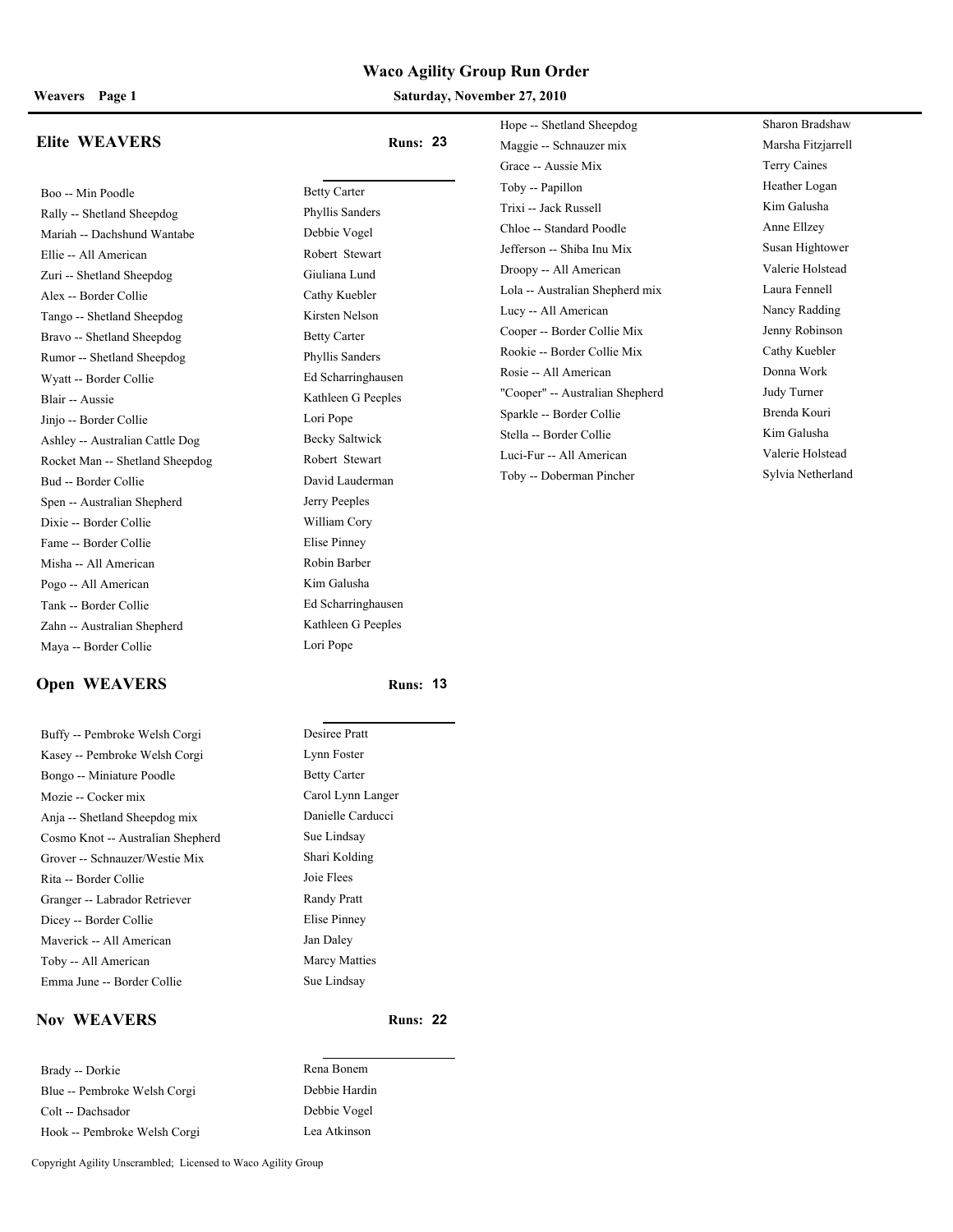**Regular 1 Page 1 Saturday, November 27, 2010**

| <b>Elite REGULAR 1</b>                     | <b>Runs: 34</b>      | 16                  |
|--------------------------------------------|----------------------|---------------------|
| 04                                         |                      | Grover -- Schnauz   |
| Lexi -- Dachshund                          | Debbie Vogel         | Lucy -- All Ameri   |
| Mariah -- Dachshund Wantabe                | Debbie Vogel         | 20                  |
| 08                                         |                      | Emma June -- Bor    |
|                                            |                      | Granger -- Labrad   |
| Boo -- Min Poodle                          | <b>Betty Carter</b>  | Jade -- Australian  |
| Mozie -- Cocker mix                        | Carol Lynn Langer    | Sparkle -- Border   |
| 12                                         |                      | Tessa -- Australia  |
| Trixi -- Jack Russell                      | Kim Galusha          | <b>Nov REGUL</b>    |
| Ellie -- All American                      | Robert Stewart       |                     |
| Bongo -- Miniature Poodle                  | <b>Betty Carter</b>  | 04                  |
| Alex -- Border Collie                      | Cathy Kuebler        | Tess -- Dachshund   |
| Jas -- Border Collie                       | William Cory         | Kyra -- Pembroke    |
| Zuri -- Shetland Sheepdog                  | Giuliana Lund        | Charlotte -- Dachs  |
| Rojo -- Nova Scotia Duck Tolling Retriever | Karla Dean           | Reba -- Cairn Terr  |
| Bravo -- Shetland Sheepdog                 | <b>Betty Carter</b>  | Hope -- Shetland 9  |
| 16                                         |                      | Brady -- Dorkie     |
| Tank -- Border Collie                      | Ed Scharringhausen   | Blue -- Pembroke    |
| Toby -- All American                       | <b>Marcy Matties</b> | 08                  |
| Anja -- Shetland Sheepdog mix              | Danielle Carducci    | Toby -- Papillon    |
| Cosmo Knot -- Australian Shepherd          | Sue Lindsay          | Maggie -- Schnau:   |
| Ashley -- Australian Cattle Dog            | Becky Saltwick       | Colt -- Dachsador   |
| Tango -- Shetland Sheepdog                 | Kirsten Nelson       | 12                  |
| Rita -- Border Collie                      | Joie Flees           | Grace -- Aussie M   |
| Rocket Man -- Shetland Sheepdog            | Robert Stewart       | Jax -- Border Coll  |
| Pogo -- All American                       | Kim Galusha          |                     |
| Wyatt -- Border Collie                     | Ed Scharringhausen   | 16                  |
| 20                                         |                      | Auggie -- Boxer     |
| Blair -- Aussie                            | Kathleen G Peeples   | Chloe -- Standard   |
| Jinjo -- Border Collie                     | Lori Pope            | Elmo -- All Ameri   |
| Fame -- Border Collie                      | Elise Pinney         | Jefferson -- Shiba  |
| Bud -- Border Collie                       | David Lauderman      | Lola -- Australian  |
| Dixie -- Border Collie                     | William Cory         | Marney -- Austral   |
| Maverick -- All American                   | Jan Daley            | Skittle -- Boston T |
| Misha -- All American                      | Robin Barber         | 20                  |
| Spen -- Australian Shepherd                | Jerry Peeples        | Droopy -- All Am    |
| Stella -- Border Collie                    | Kim Galusha          | "Cooper" -- Austra  |
| Zahn -- Australian Shepherd                | Kathleen G Peeples   | Hobie -- Labrador   |
| Maya -- Border Collie                      | Lori Pope            | Rookie -- Border 0  |
| Dicey -- Border Collie                     | Elise Pinney         | Cooper -- Border    |
|                                            |                      | Toby -- Dobermar    |
| Open REGULAR 1                             | <b>Runs: 10</b>      | Luci-Fur -- All Ar  |
| 04                                         |                      |                     |
| Buffy -- Pembroke Welsh Corgi              | Desiree Pratt        |                     |
| Kasey -- Pembroke Welsh Corgi              | Lynn Foster          |                     |

# 16 Grover -- Schnauzer/Westie Mix Shari Kolding Lucy -- All American Nancy Radding 20 Emma June -- Border Collie Sue Lindsay Granger -- Labrador Retriever Randy Pratt Jade -- Australian Shepherd Jerry Peeples Sparkle -- Border Collie Brenda Kouri Tessa -- Australian Shepherd Kathleen Holt **Nov REGULAR 1 Runs: 26** 04 Tess -- Dachshund Rena Bonem Kyra -- Pembroke Welsh Corgi Debbie Hardin Charlotte -- Dachshund Debbie Vogel Reba -- Cairn Terrier Karen Rust Hope -- Shetland Sheepdog Sharon Bradshaw Brady -- Dorkie Rena Bonem Blue -- Pembroke Welsh Corgi Debbie Hardin 08 Toby -- Papillon Heather Logan Maggie -- Schnauzer mix Marsha Fitzjarrell Colt -- Dachsador Debbie Vogel 12 Grace -- Aussie Mix Terry Caines Jax -- Border Collie mix Randy Pratt 16 Auggie -- Boxer Lynn Foster Chloe -- Standard Poodle Anne Ellzey Elmo -- All American Nancy Radding Jefferson -- Shiba Inu Mix Susan Hightower Lola -- Australian Shepherd mix Laura Fennell Marney -- Australian Shepherd Marcy Matties Skittle -- Boston Terrier Ember Feuhrer 20 Droopy -- All American Valerie Holstead "Cooper" -- Australian Shepherd Judy Turner Hobie -- Labrador Retriever Dee Carney Rookie -- Border Collie Mix Cathy Kuebler Cooper -- Border Collie Mix Jenny Robinson Toby -- Doberman Pincher Sylvia Netherland Luci-Fur -- All American Valerie Holstead

08

Rumor -- Shetland Sheepdog Phyllis Sanders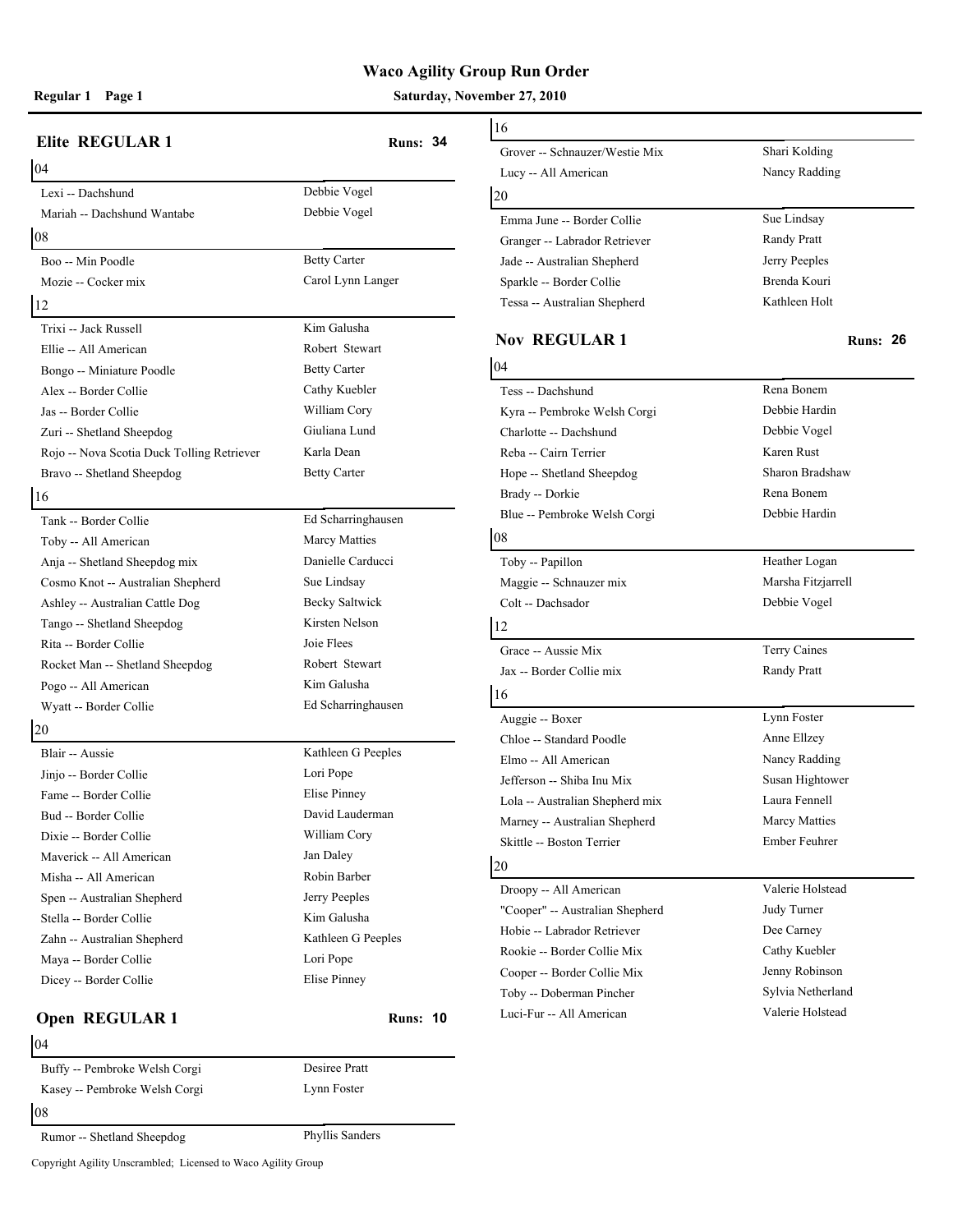#### **Tunnelers Page 1 Saturday, November 27, 2010**

#### **Nov TUNNELERS Runs: 26**

Charlotte -- Dachshund Debbie Vogel Gino -- Cairn Terrier Karen Rust Brady -- Dorkie Rena Bonem Ellis -- Dachshund Naomi Scrivener Midas -- Cairn Terrier Fran Rust Faith -- Shetland Sheepdog Wanda Henley Hook -- Pembroke Welsh Corgi Lea Atkinson Maggie -- Schnauzer mix Marsha Fitzjarrell Rain -- Shetland Sheepdog Phyllis Sanders Charlie -- Dachshund Debbie Vogel Reba -- Cairn Terrier Karen Rust Pixy -- Boston Terrier Ember Feuhrer Grace -- Aussie Mix Terry Caines Toby -- Papillon Heather Logan Chloe -- Standard Poodle Anne Ellzey Jefferson -- Shiba Inu Mix Susan Hightower Lola -- Australian Shepherd mix Laura Fennell Colt -- Dachsador Debbie Vogel Droopy -- All American Valerie Holstead Skittle -- Boston Terrier Ember Feuhrer Abby -- All American Marcy Matties Cooper -- Border Collie Mix Jenny Robinson Hobie -- Labrador Retriever Dee Carney Rookie -- Border Collie Mix Cathy Kuebler Toby -- Doberman Pincher Sylvia Netherland Luci-Fur -- All American Valerie Holstead

### **Open TUNNELERS Runs: 8**

Kyra -- Pembroke Welsh Corgi Debbie Hardin Buffy -- Pembroke Welsh Corgi Desiree Pratt Hope -- Shetland Sheepdog Sharon Bradshaw Scout -- Border Collie Brenda Kouri "Cooper" -- Australian Shepherd Judy Turner Cosmo Knot -- Australian Shepherd Sue Lindsay Keelin -- Australian Shepherd Kathleen Holt Rosie -- All American Donna Work

#### **Elite TUNNELERS Runs: 41**

Boo -- Min Poodle Betty Carter Lexi -- Dachshund Debbie Vogel Blue -- Pembroke Welsh Corgi Debbie Hardin Kasey -- Pembroke Welsh Corgi Lynn Foster Ellie -- All American Robert Stewart Landry -- Shetland Sheepdog Wanda Henley

Bongo -- Miniature Poodle Betty Carter Mozie -- Cocker mix Carol Lynn Langer Rumor -- Shetland Sheepdog Phyllis Sanders Trixi -- Jack Russell Kim Galusha Zuri -- Shetland Sheepdog Giuliana Lund Mariah -- Dachshund Wantabe Debbie Vogel Bravo -- Shetland Sheepdog Betty Carter Wyatt -- Border Collie Ed Scharringhausen Anja -- Shetland Sheepdog mix Danielle Carducci Alex -- Border Collie Cathy Kuebler Grover -- Schnauzer/Westie Mix Shari Kolding Rita -- Border Collie Joie Flees Rojo -- Nova Scotia Duck Tolling Retriever Karla Dean Tango -- Shetland Sheepdog Kirsten Nelson Rocket Man -- Shetland Sheepdog Robert Stewart Fame -- Border Collie Elise Pinney Blair -- Aussie Kathleen G Peeples Jinjo -- Border Collie Lori Pope Pogo -- All American Kim Galusha Ashley -- Australian Cattle Dog Becky Saltwick Bud -- Border Collie David Lauderman Dixie -- Border Collie William Cory Emma June -- Border Collie Sue Lindsay Granger -- Labrador Retriever Randy Pratt Maverick -- All American Jan Daley Misha -- All American Robin Barber Sparkle -- Border Collie Brenda Kouri Spen -- Australian Shepherd Jerry Peeples Tank -- Border Collie Ed Scharringhausen Tessa -- Australian Shepherd Kathleen Holt Toby -- All American Marcy Matties Dicey -- Border Collie Elise Pinney Zahn -- Australian Shepherd Kathleen G Peeples Maya -- Border Collie Lori Pope Stella -- Border Collie Kim Galusha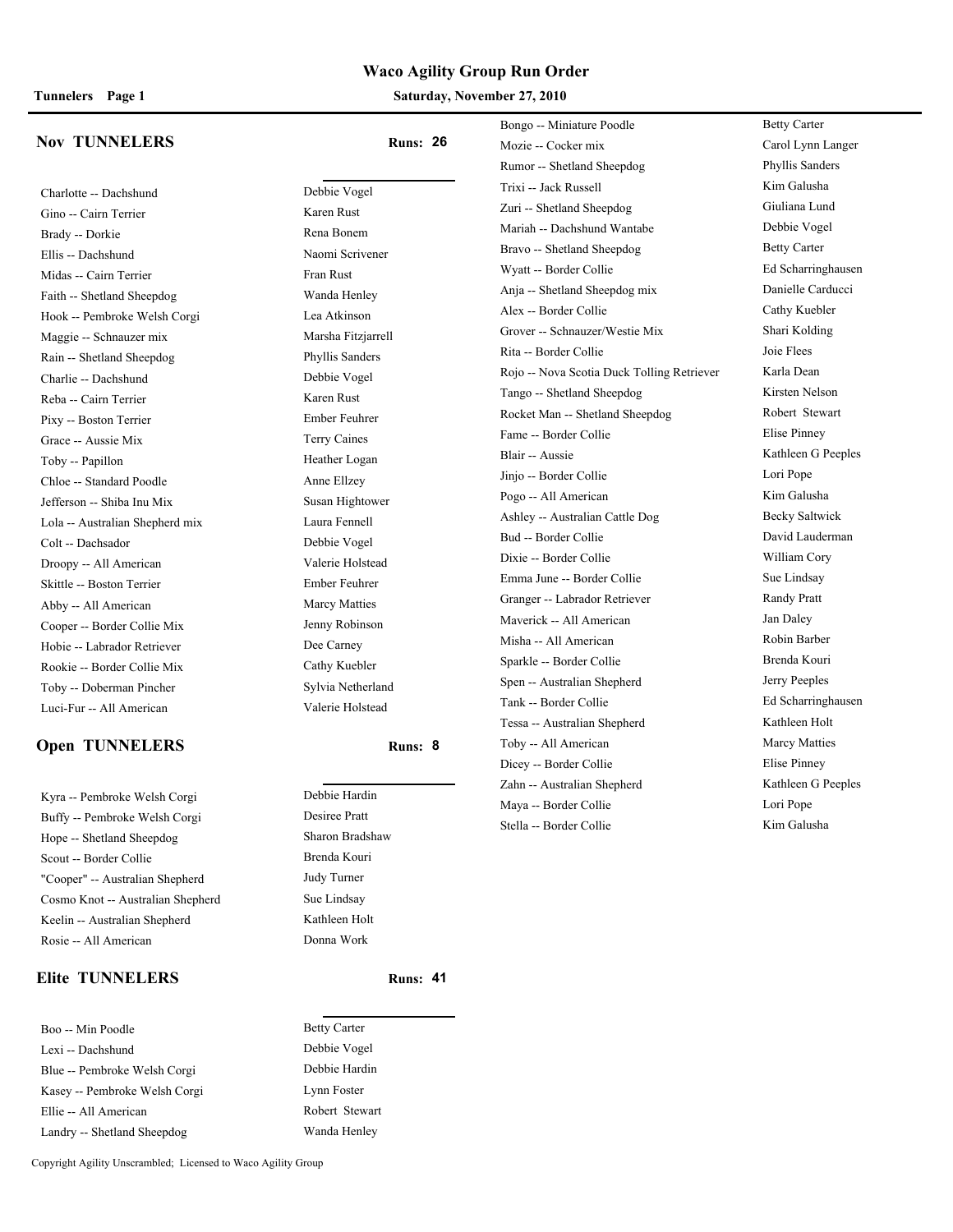**Regular 2 Page 1 Saturday, November 27, 2010**

| <b>Elite REGULAR 2</b>                     |                     | 16                                      |
|--------------------------------------------|---------------------|-----------------------------------------|
|                                            | <b>Runs: 33</b>     | Grover -- Schnauz                       |
| 04                                         |                     | 20                                      |
| Lexi -- Dachshund                          | Debbie Vogel        | Emma June -- Bor                        |
| Mariah -- Dachshund Wantabe                | Debbie Vogel        | Granger -- Labrad                       |
| 08                                         |                     | Sparkle -- Border                       |
| Boo -- Min Poodle                          | <b>Betty Carter</b> | Tessa -- Australia                      |
| Mozie -- Cocker mix                        | Carol Lynn Langer   |                                         |
| 12                                         |                     | <b>Nov REGUL</b>                        |
| Ellie -- All American                      | Robert Stewart      | 04                                      |
| Trixi -- Jack Russell                      | Kim Galusha         | Tess -- Dachshund                       |
| Bongo -- Miniature Poodle                  | <b>Betty Carter</b> | Charlotte -- Dachs                      |
| Jas -- Border Collie                       | William Cory        | Reba -- Cairn Teri                      |
| Rojo -- Nova Scotia Duck Tolling Retriever | Karla Dean          | Hope -- Shetland 9                      |
| Zuri -- Shetland Sheepdog                  | Giuliana Lund       | Blue -- Pembroke                        |
| Alex -- Border Collie                      | Cathy Kuebler       | Brady -- Dorkie                         |
| Bravo -- Shetland Sheepdog                 | <b>Betty Carter</b> | 08                                      |
| 16                                         |                     | Maggie -- Schnau:                       |
| Tank -- Border Collie                      | Ed Scharringhausen  | Toby -- Papillon                        |
| Anja -- Shetland Sheepdog mix              | Danielle Carducci   | Colt -- Dachsador                       |
| Cosmo Knot -- Australian Shepherd          | Sue Lindsay         | 12                                      |
| Rita -- Border Collie                      | Joie Flees          | Grace -- Aussie M                       |
| Tango -- Shetland Sheepdog                 | Kirsten Nelson      | 16                                      |
| Toby -- All American                       | Marcy Matties       |                                         |
| Rocket Man -- Shetland Sheepdog            | Robert Stewart      | Jefferson -- Shiba                      |
| Pogo -- All American                       | Kim Galusha         | Chloe -- Standard                       |
| Wyatt -- Border Collie                     | Ed Scharringhausen  | Elmo -- All Ameri                       |
| 20                                         |                     | Lola -- Australian<br>Marney -- Austral |
| Blair -- Aussie                            | Kathleen G Peeples  | Auggie -- Boxer                         |
| Jinjo -- Border Collie                     | Lori Pope           |                                         |
| Fame -- Border Collie                      | Elise Pinney        | 20                                      |
| Bud -- Border Collie                       | David Lauderman     | Droopy -- All Am                        |
| Dixie -- Border Collie                     | William Cory        | "Cooper" -- Austra                      |
| Spen -- Australian Shepherd                | Jerry Peeples       | Hobie -- Labrador                       |
| Misha -- All American                      | Robin Barber        | Rookie -- Border (                      |
| Maverick -- All American                   | Jan Daley           | Cooper -- Border                        |
| Stella -- Border Collie                    | Kim Galusha         | Toby -- Dobermar                        |
| Zahn -- Australian Shepherd                | Kathleen G Peeples  | Luci-Fur -- All Ar                      |
| Maya -- Border Collie                      | Lori Pope           |                                         |
| Dicey -- Border Collie                     | Elise Pinney        |                                         |
| Open REGULAR 2                             | Runs: 8             |                                         |
| 04                                         |                     |                                         |

# 16 Grover -- Schnauzer/Westie Mix Shari Kolding 20 Emma June -- Border Collie Sue Lindsay Granger -- Labrador Retriever Randy Pratt Sparkle -- Border Collie Brenda Kouri Tessa -- Australian Shepherd Kathleen Holt **Nov REGULAR 2 Runs:** 23 04 Tess -- Dachshund Rena Bonem Charlotte -- Dachshund Debbie Vogel Reba -- Cairn Terrier Karen Rust Hope -- Shetland Sheepdog Sharon Bradshaw Blue -- Pembroke Welsh Corgi Debbie Hardin Brady -- Dorkie Rena Bonem 08 Maggie -- Schnauzer mix Marsha Fitzjarrell Toby -- Papillon Heather Logan Colt -- Dachsador Debbie Vogel 12 Grace -- Aussie Mix Terry Caines 16 Jefferson -- Shiba Inu Mix Susan Hightower Chloe -- Standard Poodle Anne Ellzey Elmo -- All American Nancy Radding Lola -- Australian Shepherd mix Laura Fennell Marney -- Australian Shepherd Marcy Matties Auggie -- Boxer Lynn Foster 20 Droopy -- All American Valerie Holstead "Cooper" -- Australian Shepherd Judy Turner Hobie -- Labrador Retriever Dee Carney Rookie -- Border Collie Mix Cathy Kuebler Cooper -- Border Collie Mix Jenny Robinson Toby -- Doberman Pincher Sylvia Netherland Luci-Fur -- All American Valerie Holstead

| Buffy -- Pembroke Welsh Corgi | Desiree Pratt   |  |
|-------------------------------|-----------------|--|
| Kasey -- Pembroke Welsh Corgi | Lynn Foster     |  |
| 08                            |                 |  |
| Rumor -- Shetland Sheepdog    | Phyllis Sanders |  |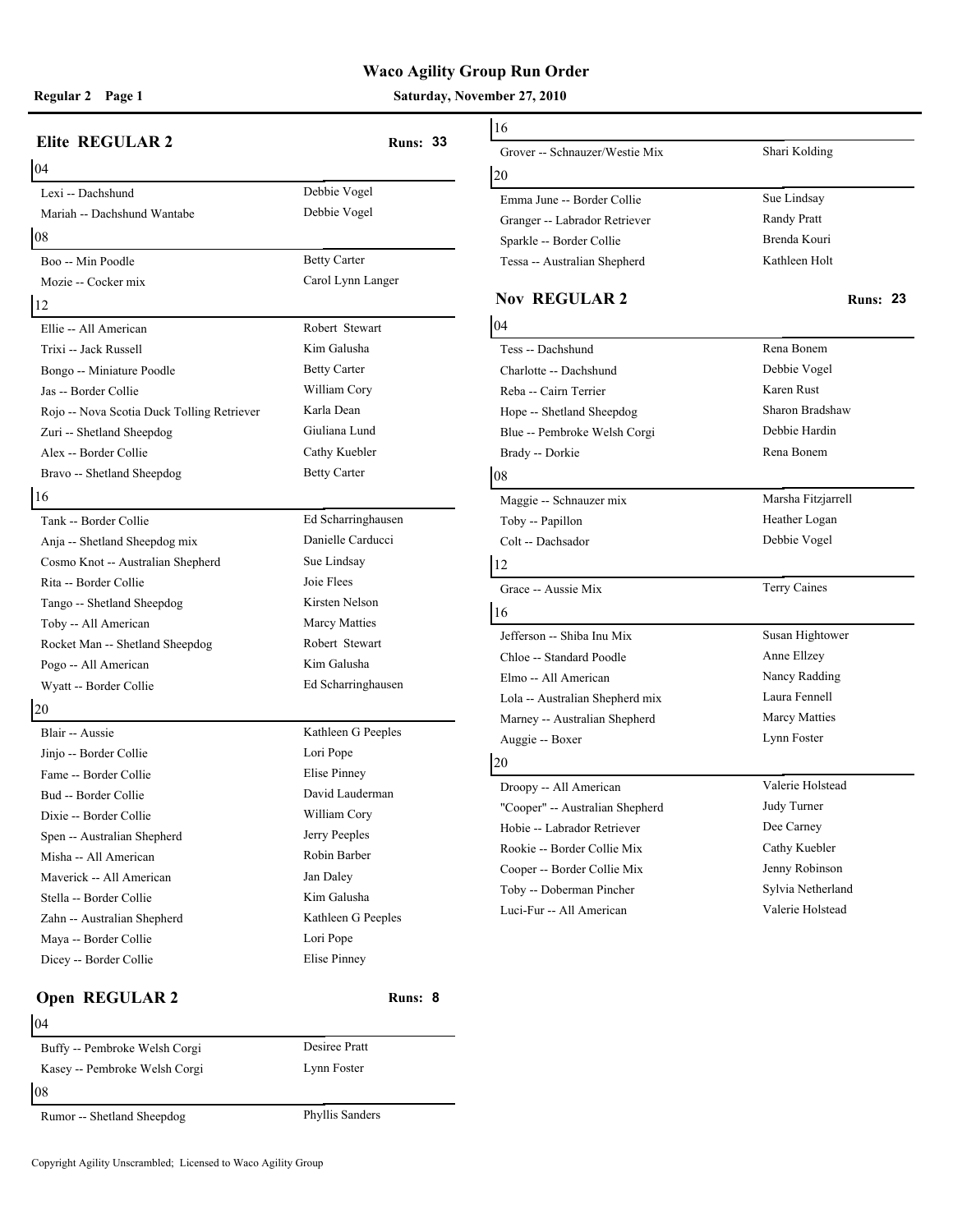**Jumpers Page 1 Saturday, November 27, 2010**

|                                 |                       | Kyra -- Pembroke Welsh Corgi      | Debbie Hardin       |
|---------------------------------|-----------------------|-----------------------------------|---------------------|
| <b>Elite JUMPERS</b>            | <b>Runs: 35</b>       | 12                                |                     |
| 04                              |                       | Bongo -- Miniature Poodle         | <b>Betty Carter</b> |
| Kasey -- Pembroke Welsh Corgi   | Lynn Foster           | 16                                |                     |
| 08                              |                       | Cosmo Knot -- Australian Shepherd | Sue Lindsay         |
| Boo -- Min Poodle               | <b>Betty Carter</b>   | Rita -- Border Collie             | Joie Flees          |
| Mozie -- Cocker mix             | Carol Lynn Langer     | Grover -- Schnauzer/Westie Mix    | Shari Kolding       |
| Rumor -- Shetland Sheepdog      | Phyllis Sanders       | 20                                |                     |
| 12                              |                       | "Cooper" -- Australian Shepherd   | Judy Turner         |
| Trixi -- Jack Russell           | Kim Galusha           | Cooper -- Border Collie Mix       | Jenny Robinson      |
| Ellie -- All American           | Robert Stewart        |                                   |                     |
| Alex -- Border Collie           | Cathy Kuebler         | <b>Nov JUMPERS</b>                | R                   |
| Landry -- Shetland Sheepdog     | Wanda Henley          | 04                                |                     |
| Zuri -- Shetland Sheepdog       | Giuliana Lund         | Charlotte -- Dachshund            | Debbie Vogel        |
| Bravo -- Shetland Sheepdog      | <b>Betty Carter</b>   | Brady -- Dorkie                   | Rena Bonem          |
| 16                              |                       | Ellis -- Dachshund                | Naomi Scrivener     |
| Wyatt -- Border Collie          | Ed Scharringhausen    | Hope -- Shetland Sheepdog         | Sharon Bradshaw     |
| Toby -- All American            | <b>Marcy Matties</b>  | Midas -- Cairn Terrier            | Fran Rust           |
| Tango -- Shetland Sheepdog      | Kirsten Nelson        | Zeener -- All American            | Robin Barber        |
| Ashley -- Australian Cattle Dog | <b>Becky Saltwick</b> | 08                                |                     |
| Anja -- Shetland Sheepdog mix   | Danielle Carducci     | Faith -- Shetland Sheepdog        | Wanda Henley        |
| Pogo -- All American            | Kim Galusha           | Maggie -- Schnauzer mix           | Marsha Fitzjarrell  |
| Rocket Man -- Shetland Sheepdog | Robert Stewart        | Toby -- Papillon                  | Heather Logan       |
| Tank -- Border Collie           | Ed Scharringhausen    | Colt -- Dachsador                 | Debbie Vogel        |
| 20                              |                       | 12                                |                     |
| Zahn -- Australian Shepherd     | Kathleen G Peeples    |                                   | Terry Caines        |
| Maya -- Border Collie           | Lori Pope             | Grace -- Aussie Mix               | Ember Feuhrer       |
| Spen -- Australian Shepherd     | Jerry Peeples         | Pixy -- Boston Terrier            |                     |
| Fame -- Border Collie           | Elise Pinney          | 16                                |                     |
| Bud -- Border Collie            | David Lauderman       | Abby -- All American              | Marcy Matties       |
| Dixie -- Border Collie          | William Cory          | Auggie -- Boxer                   | Lynn Foster         |
| Granger -- Labrador Retriever   | Randy Pratt           | Chloe -- Standard Poodle          | Anne Ellzey         |
| Misha -- All American           | Robin Barber          | Elmo -- All American              | Nancy Radding       |
| Tessa -- Australian Shepherd    | Kathleen Holt         | Jefferson -- Shiba Inu Mix        | Susan Hightower     |
| Sparkle -- Border Collie        | Brenda Kouri          | Lola -- Australian Shepherd mix   | Laura Fennell       |
| Maverick -- All American        | Jan Daley             | Skittle -- Boston Terrier         | Ember Feuhrer       |
| Emma June -- Border Collie      | Sue Lindsay           | Marney -- Australian Shepherd     | Marcy Matties       |
| Stella -- Border Collie         | Kim Galusha           | 20                                |                     |
| Blair -- Aussie                 | Kathleen G Peeples    | Droopy -- All American            | Valerie Holstead    |
| Jinjo -- Border Collie          | Lori Pope             | Hobie -- Labrador Retriever       | Dee Carney          |
| Jade -- Australian Shepherd     | Jerry Peeples         | Keelin -- Australian Shepherd     | Kathleen Holt       |
| Dicey -- Border Collie          | Elise Pinney          | Rookie -- Border Collie Mix       | Cathy Kuebler       |
|                                 |                       | Luci-Fur -- All American          | Valerie Holstead    |
| <b>Open JUMPERS</b>             | <b>Runs: 10</b>       | Toby -- Doberman Pincher          | Sylvia Netherland   |

#### 04

Blue -- Pembroke Welsh Corgi Debbie Hardin Buffy -- Pembroke Welsh Corgi Desiree Pratt Reba -- Cairn Terrier Karen Rust

| Kyra -- Pembroke Welsh Corgi      | Debbie Hardin        |
|-----------------------------------|----------------------|
| 12                                |                      |
| Bongo -- Miniature Poodle         | <b>Betty Carter</b>  |
| 16                                |                      |
| Cosmo Knot -- Australian Shepherd | Sue Lindsay          |
| Rita -- Border Collie             | Joie Flees           |
| Grover -- Schnauzer/Westie Mix    | Shari Kolding        |
| 20                                |                      |
| "Cooper" -- Australian Shepherd   | Judy Turner          |
| Cooper -- Border Collie Mix       | Jenny Robinson       |
| <b>Nov JUMPERS</b>                | <b>Runs: 26</b>      |
| 04                                |                      |
| Charlotte -- Dachshund            | Debbie Vogel         |
| Brady -- Dorkie                   | Rena Bonem           |
| Ellis -- Dachshund                | Naomi Scrivener      |
| Hope -- Shetland Sheepdog         | Sharon Bradshaw      |
| Midas -- Cairn Terrier            | Fran Rust            |
| Zeener -- All American            | Robin Barber         |
| 08                                |                      |
| Faith -- Shetland Sheepdog        | Wanda Henley         |
| Maggie -- Schnauzer mix           | Marsha Fitzjarrell   |
| Toby -- Papillon                  | Heather Logan        |
| Colt -- Dachsador                 | Debbie Vogel         |
| 12                                |                      |
| Grace -- Aussie Mix               | Terry Caines         |
| Pixy -- Boston Terrier            | Ember Feuhrer        |
| 16                                |                      |
| Abby -- All American              | Marcy Matties        |
| Auggie -- Boxer                   | Lynn Foster          |
| Chloe -- Standard Poodle          | Anne Ellzey          |
| Elmo -- All American              | Nancy Radding        |
| Jefferson -- Shiba Inu Mix        | Susan Hightower      |
| Lola -- Australian Shepherd mix   | Laura Fennell        |
| Skittle -- Boston Terrier         | Ember Feuhrer        |
| Marney -- Australian Shepherd     | <b>Marcy Matties</b> |
| 20                                |                      |
| Droopy -- All American            | Valerie Holstead     |
| Hobie -- Labrador Retriever       | Dee Carney           |
| Keelin -- Australian Shepherd     | Kathleen Holt        |
| Rookie -- Border Collie Mix       | Cathy Kuebler        |
| Luci-Fur -- All American          | Valerie Holstead     |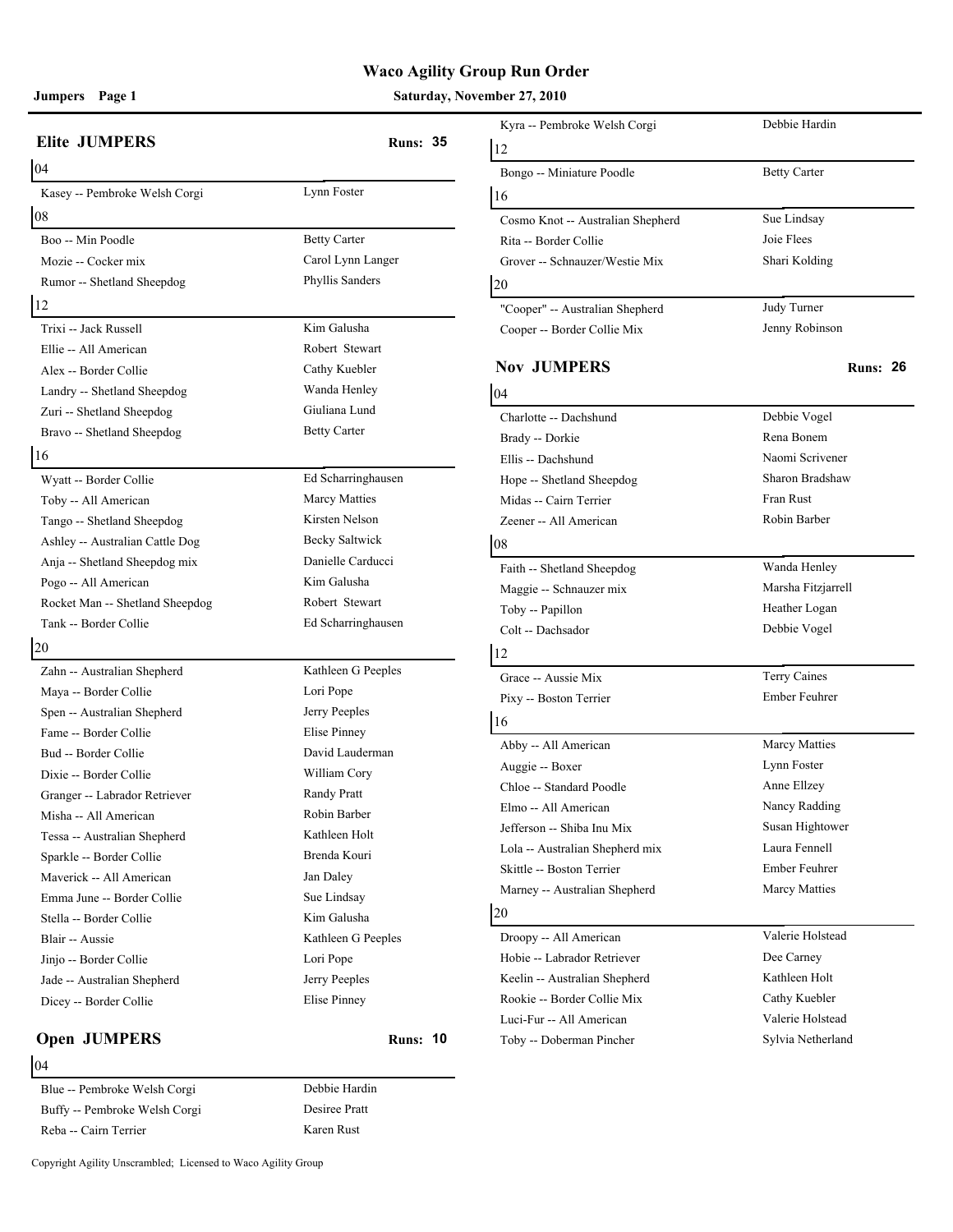**Regular 1 Page 1 Sunday, November 28, 2010**

|                                            |                     | Buffy -- Pembroke Welsh Corgi       | Desiree Pratt      |
|--------------------------------------------|---------------------|-------------------------------------|--------------------|
| <b>Elite REGULAR 1</b>                     | <b>Runs: 30</b>     | Kasey -- Pembroke Welsh Corgi       | Lynn Foster        |
| 20                                         |                     |                                     |                    |
| Blair -- Aussie                            | Kathleen G Peeples  | <b>Nov REGULAR1</b>                 | <b>Runs: 23</b>    |
| Jinjo -- Border Collie                     | Lori Pope           | 20                                  |                    |
| Stella -- Border Collie                    | Kim Galusha         | Abby -- Boxer                       | Jan Blevins        |
| Dixie -- Border Collie                     | William Cory        | Cooper -- Border Collie Mix         | Jenny Robinson     |
| Guinness -- All American                   | Nancy Haller        | Rookie -- Border Collie Mix         | Cathy Kuebler      |
| Misha -- All American                      | Robin Barber        | "Cooper" -- Australian Shepherd     | Judy Turner        |
| Spen -- Australian Shepherd                | Jerry Peeples       | Toby -- Doberman Pincher            | Sylvia Netherland  |
| Bud -- Border Collie                       | David Lauderman     | 16                                  |                    |
| Zahn -- Australian Shepherd                | Kathleen G Peeples  | Skittle -- Boston Terrier           | Ember Feuhrer      |
| Maya -- Border Collie                      | Lori Pope           | Elmo -- All American                | Nancy Radding      |
| 16                                         |                     | Mickey -- Australian Cattle Dog Mix | Kara L. Hungerford |
| Tank -- Border Collie                      | Ed Scharringhausen  | Lola -- Australian Shepherd mix     | Laura Fennell      |
| Rocket Man -- Shetland Sheepdog            | Robert Stewart      | Sammy -- Boxer                      | Jan Blevins        |
| Pogo -- All American                       | Kim Galusha         | Auggie -- Boxer                     | Lynn Foster        |
| Rita -- Border Collie                      | Joie Flees          | Chloe -- Standard Poodle            | Anne Ellzey        |
| Anja -- Shetland Sheepdog mix              | Danielle Carducci   |                                     |                    |
| Tango -- Shetland Sheepdog                 | Kirsten Nelson      | 12                                  |                    |
| Toby -- All American                       | Marcy Matties       | Grace -- Aussie Mix                 | Terry Caines       |
| Cosmo Knot -- Australian Shepherd          | Sue Lindsay         | 08                                  |                    |
|                                            | Ed Scharringhausen  | Colt -- Dachsador                   | Debbie Vogel       |
| Wyatt -- Border Collie                     |                     | Maggie -- Schnauzer mix             | Marsha Fitzjarrell |
| 12                                         |                     | Toby -- Papillon                    | Heather Logan      |
| Bongo -- Miniature Poodle                  | <b>Betty Carter</b> | 04                                  |                    |
| Jas -- Border Collie                       | William Cory        | Tess -- Dachshund                   | Rena Bonem         |
| Zuri -- Shetland Sheepdog                  | Giuliana Lund       | Blue -- Pembroke Welsh Corgi        | Debbie Hardin      |
| Alex -- Border Collie                      | Cathy Kuebler       | Clover -- Chihuahua Mix             | Julie Ernzen       |
| Bravo -- Shetland Sheepdog                 | <b>Betty Carter</b> | Reba -- Cairn Terrier               | Karen Rust         |
| Rojo -- Nova Scotia Duck Tolling Retriever | Karla Dean          |                                     | Sharon Bradshaw    |
| Ellie -- All American                      | Robert Stewart      | Hope -- Shetland Sheepdog           | Debbie Vogel       |
| Trixi -- Jack Russell                      | Kim Galusha         | Charlotte -- Dachshund              | Rena Bonem         |
| 08                                         |                     | Brady -- Dorkie                     |                    |
| Boo -- Min Poodle                          | <b>Betty Carter</b> |                                     |                    |
| 04                                         |                     |                                     |                    |
| Lexi -- Dachshund                          | Debbie Vogel        |                                     |                    |
| Mariah -- Dachshund Wantabe                | Debbie Vogel        |                                     |                    |
| Open REGULAR 1                             | Runs: 6             |                                     |                    |
| 20                                         |                     |                                     |                    |
| Emma June -- Border Collie                 | Sue Lindsay         |                                     |                    |
| Granger -- Labrador Retriever              | Randy Pratt         |                                     |                    |
| 16                                         |                     |                                     |                    |
| Lucy -- All American                       | Nancy Radding       |                                     |                    |
| 08                                         |                     |                                     |                    |
| Rumor -- Shetland Sheepdog                 | Phyllis Sanders     |                                     |                    |
| 04                                         |                     |                                     |                    |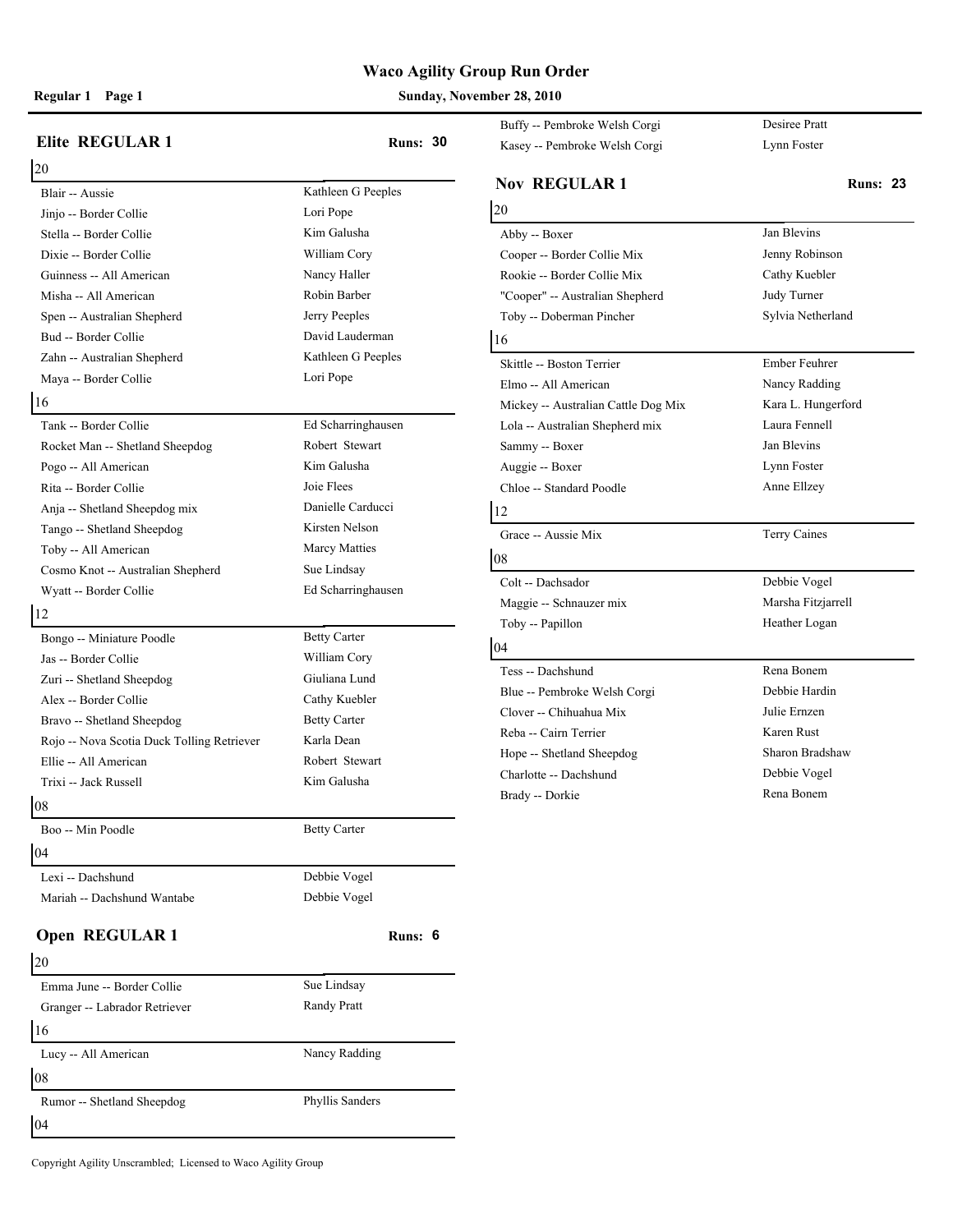**Tunnelers Page 1 Sunday, November 28, 2010**

#### **Nov TUNNELERS Runs: 27**

Rookie -- Border Collie Mix Cathy Kuebler Abby -- All American Marcy Matties Sydney -- Brittany Lauren Harlacher Abby -- Boxer Jan Blevins Cooper -- Border Collie Mix Jenny Robinson Toby -- Doberman Pincher Sylvia Netherland Elmo -- All American Nancy Radding Skittle -- Boston Terrier Ember Feuhrer Chloe -- Standard Poodle Anne Ellzey Lola -- Australian Shepherd mix Laura Fennell Mickey -- Australian Cattle Dog Mix Kara L. Hungerford Sammy -- Boxer Jan Blevins Lucy -- All American Nancy Radding Grace -- Aussie Mix Terry Caines Toby -- Papillon Heather Logan Lacey -- Shetland Sheepdog Carole Burgin Pixy -- Boston Terrier Ember Feuhrer Colt -- Dachsador Debbie Vogel Reba -- Cairn Terrier Karen Rust Faith -- Shetland Sheepdog Wanda Henley Hook -- Pembroke Welsh Corgi Lea Atkinson Maggie -- Schnauzer mix Marsha Fitzjarrell Rain -- Shetland Sheepdog Phyllis Sanders Clover -- Chihuahua Mix Julie Ernzen Brady -- Dorkie Rena Bonem Charlotte -- Dachshund Debbie Vogel Gino -- Cairn Terrier Karen Rust

#### **Elite TUNNELERS Runs: 33**

| Blair -- Aussie                 | Kathleen G Peeples   |  |
|---------------------------------|----------------------|--|
| Jinjo -- Border Collie          | Lori Pope            |  |
| Pogo -- All American            | Kim Galusha          |  |
| Tank -- Border Collie           | Ed Scharringhausen   |  |
| Dixie -- Border Collie          | William Cory         |  |
| Spen -- Australian Shepherd     | Jerry Peeples        |  |
| Emma June -- Border Collie      | Sue Lindsay          |  |
| Granger -- Labrador Retriever   | Randy Pratt          |  |
| Bud -- Border Collie            | David Lauderman      |  |
| Misha -- All American           | Robin Barber         |  |
| Toby -- All American            | <b>Marcy Matties</b> |  |
| Stella -- Border Collie         | Kim Galusha          |  |
| Zahn -- Australian Shepherd     | Kathleen G Peeples   |  |
| Maya -- Border Collie           | Lori Pope            |  |
| Rocket Man -- Shetland Sheepdog | Robert Stewart       |  |
| Boo -- Min Poodle               | <b>Betty Carter</b>  |  |

| Kathleen G Peeples   |
|----------------------|
| Lori Pope            |
| Kim Galusha          |
| Ed Scharringhausen   |
| William Cory         |
| Jerry Peeples        |
| Sue Lindsay          |
| Randy Pratt          |
| David Lauderman      |
| Robin Barber         |
| <b>Marcy Matties</b> |
| Kim Galusha          |
| Kathleen G Peeples   |
| Lori Pope            |
| Robert Stewart       |
| <b>Betty Carter</b>  |

Anja -- Shetland Sheepdog mix Danielle Carducci Alex -- Border Collie Cathy Kuebler Rally -- Shetland Sheepdog Phyllis Sanders Rita -- Border Collie Joie Flees Tango -- Shetland Sheepdog Kirsten Nelson Bongo -- Miniature Poodle Betty Carter Landry -- Shetland Sheepdog Wanda Henley Wyatt -- Border Collie Ed Scharringhausen Zuri -- Shetland Sheepdog Giuliana Lund Lexi -- Dachshund Debbie Vogel Ellie -- All American Robert Stewart Rumor -- Shetland Sheepdog Phyllis Sanders Bravo -- Shetland Sheepdog Betty Carter Trixi -- Jack Russell Kim Galusha Blue -- Pembroke Welsh Corgi Debbie Hardin Kasey -- Pembroke Welsh Corgi Lynn Foster Mariah -- Dachshund Wantabe Debbie Vogel

#### **Open TUNNELERS Runs: 6**

"Cooper" -- Australian Shepherd Judy Turner Cosmo Knot -- Australian Shepherd Sue Lindsay Guinness -- All American Nancy Haller Buffy -- Pembroke Welsh Corgi Desiree Pratt Hope -- Shetland Sheepdog Sharon Bradshaw Kyra -- Pembroke Welsh Corgi Debbie Hardin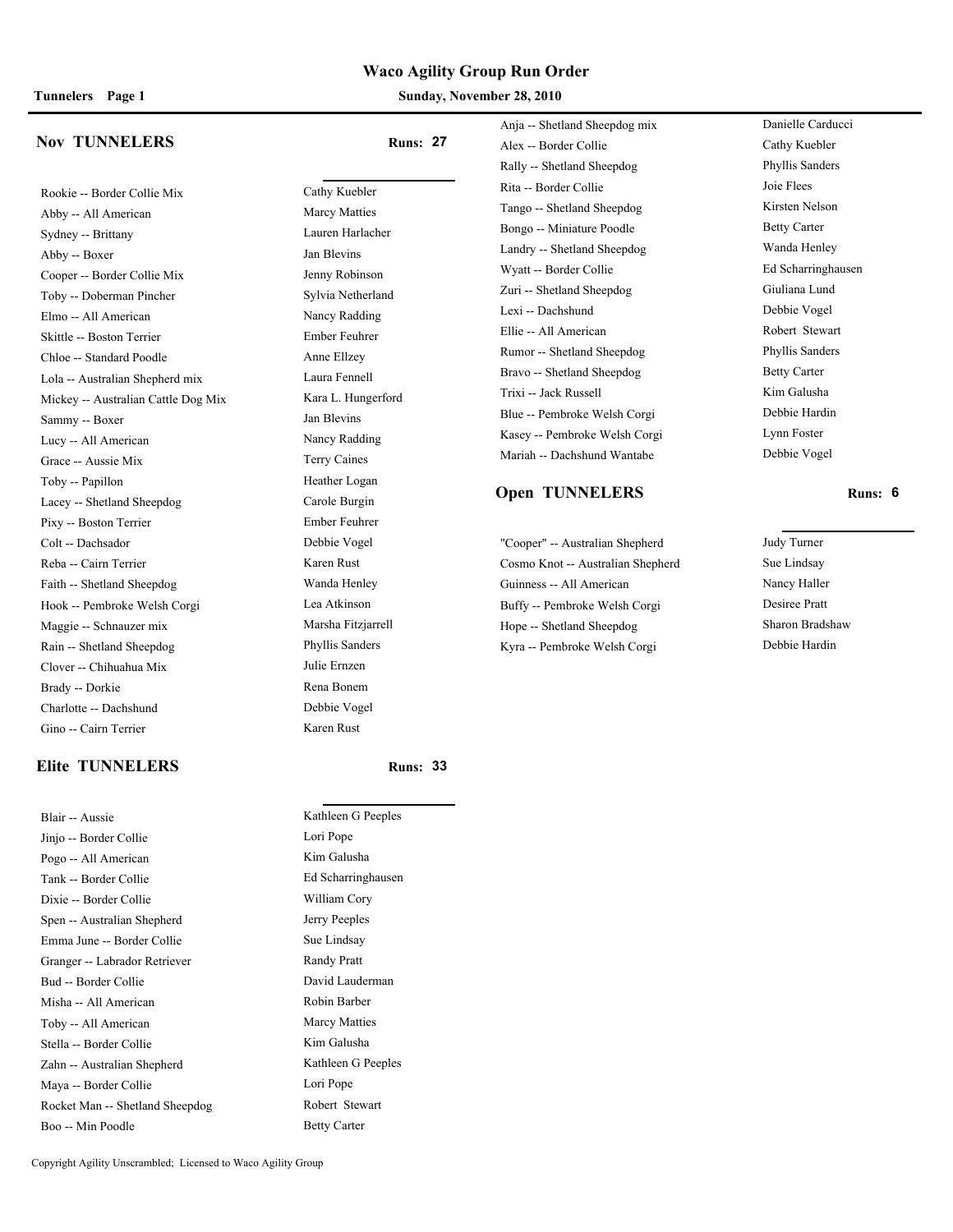### **Chances** Page 1 **Sunday, November 28, 2010**

| <b>Open CHANCES</b>                                    | Runs: 9             | Spen -- Australian                      |
|--------------------------------------------------------|---------------------|-----------------------------------------|
|                                                        |                     | 16                                      |
| 20                                                     | David Lauderman     | Tank -- Border Co                       |
| Bud -- Border Collie                                   | Randy Pratt         | Rocket Man -- Sho                       |
| Granger -- Labrador Retriever                          | Nancy Haller        | Cosmo Knot -- Au                        |
| Guinness -- All American<br>Emma June -- Border Collie | Sue Lindsay         | Tango -- Shetland                       |
|                                                        |                     | Toby -- All Ameri<br>Pogo -- All Ameri  |
| 16                                                     |                     | Wyatt -- Border C                       |
| Anja -- Shetland Sheepdog mix                          | Danielle Carducci   | 12                                      |
| Rita -- Border Collie                                  | Joie Flees          |                                         |
| 08                                                     |                     | Gulliver -- Shetlar                     |
| Rumor -- Shetland Sheepdog                             | Phyllis Sanders     | Bravo -- Shetland                       |
| 04                                                     |                     | Alex -- Border Co                       |
| Buffy -- Pembroke Welsh Corgi                          | Desiree Pratt       | Jas -- Border Colli                     |
| Charlie -- Dachshund                                   | Debbie Vogel        | Landry -- Shetland<br>Rojo -- Nova Scot |
|                                                        |                     | Ellie -- All Amerie                     |
| <b>Nov CHANCES</b>                                     | <b>Runs: 14</b>     | Trixi -- Jack Russ                      |
| 20                                                     |                     | Zuri -- Shetland S                      |
| "Cooper" -- Australian Shepherd                        | Judy Turner         | 08                                      |
| Rookie -- Border Collie Mix                            | Cathy Kuebler       | Boo -- Min Poodle                       |
| Cooper -- Border Collie Mix                            | Jenny Robinson      |                                         |
| Toby -- Doberman Pincher                               | Sylvia Netherland   |                                         |
| 16                                                     |                     |                                         |
| Mickey -- Australian Cattle Dog Mix                    | Kara L. Hungerford  |                                         |
| Lola -- Australian Shepherd mix                        | Laura Fennell       |                                         |
| Skittle -- Boston Terrier                              | Ember Feuhrer       |                                         |
| 12                                                     |                     |                                         |
| Bongo -- Miniature Poodle                              | <b>Betty Carter</b> |                                         |
| Jax -- Border Collie mix                               | Randy Pratt         |                                         |
| Grace -- Aussie Mix                                    | Terry Caines        |                                         |
| 08                                                     |                     |                                         |
| Toby -- Papillon                                       | Heather Logan       |                                         |
| 04                                                     |                     |                                         |
| Blue -- Pembroke Welsh Corgi                           | Debbie Hardin       |                                         |
| Hope -- Shetland Sheepdog                              | Sharon Bradshaw     |                                         |
| Tess -- Dachshund                                      | Rena Bonem          |                                         |
| <b>Elite CHANCES</b>                                   | <b>Runs: 26</b>     |                                         |
| 20                                                     |                     |                                         |
| Plair Auggio                                           | Kathleen G Peeples  |                                         |

| Spen -- Australian Shepherd                | Jerry Peeples        |
|--------------------------------------------|----------------------|
| 16                                         |                      |
| Tank -- Border Collie                      | Ed Scharringhausen   |
| Rocket Man -- Shetland Sheepdog            | Robert Stewart       |
| Cosmo Knot -- Australian Shepherd          | Sue Lindsay          |
| Tango -- Shetland Sheepdog                 | Kirsten Nelson       |
| Toby -- All American                       | <b>Marcy Matties</b> |
| Pogo -- All American                       | Kim Galusha          |
| Wyatt -- Border Collie                     | Ed Scharringhausen   |
| 12                                         |                      |
| Gulliver -- Shetland Sheepdog              | Giuliana Lund        |
| Bravo -- Shetland Sheepdog                 | <b>Betty Carter</b>  |
| Alex -- Border Collie                      | Cathy Kuebler        |
| Jas -- Border Collie                       | William Cory         |
| Landry -- Shetland Sheepdog                | Wanda Henley         |
| Rojo -- Nova Scotia Duck Tolling Retriever | Karla Dean           |
| Ellie -- All American                      | Robert Stewart       |
| Trixi -- Jack Russell                      | Kim Galusha          |
| Zuri -- Shetland Sheepdog                  | Giuliana Lund        |
| 08                                         |                      |
|                                            |                      |

Boo -- Min Poodle Betty Carter

| Blair -- Aussie             | Kathleen G Peeples |
|-----------------------------|--------------------|
| Jinjo -- Border Collie      | Lori Pope          |
| Jade -- Australian Shepherd | Jerry Peeples      |
| Stella -- Border Collie     | Kim Galusha        |
| Dixie -- Border Collie      | William Cory       |
| Misha -- All American       | Robin Barber       |
| Zahn -- Australian Shepherd | Kathleen G Peeples |
| Maya -- Border Collie       | Lori Pope          |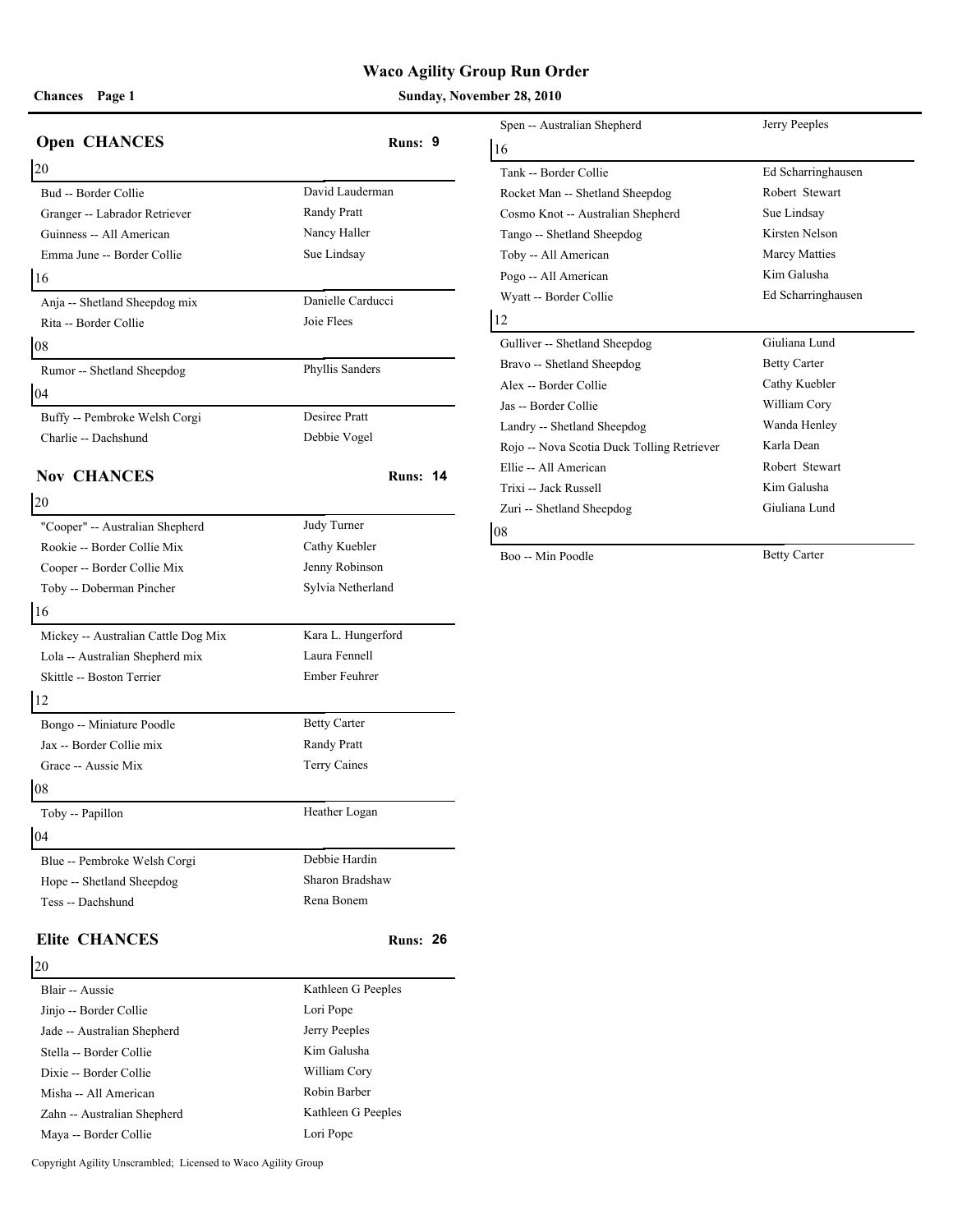#### **Jumpers Page 1 Sunday, November 28, 2010**

| <b>Elite JUMPERS</b>                       | <b>Runs: 30</b>     | 04<br>Blue -- Pembroke               |
|--------------------------------------------|---------------------|--------------------------------------|
| 20                                         |                     | Buffy -- Pembrok                     |
| Blair -- Aussie                            | Kathleen G Peeples  | Reba -- Cairn Teri                   |
| Jinjo -- Border Collie                     | Lori Pope           | Kyra -- Pembroke                     |
| Spen -- Australian Shepherd                | Jerry Peeples       |                                      |
| Stella -- Border Collie                    | Kim Galusha         | <b>Nov JUMPE</b>                     |
| Dixie -- Border Collie                     | William Cory        | 20                                   |
| Emma June -- Border Collie                 | Sue Lindsay         | Rookie -- Border 0                   |
| Granger -- Labrador Retriever              | Randy Pratt         | Toby -- Dobermar                     |
| Guinness -- All American                   | Nancy Haller        | 16                                   |
| Misha -- All American                      | Robin Barber        |                                      |
| Bud -- Border Collie                       | David Lauderman     | Skittle -- Boston T                  |
| Zahn -- Australian Shepherd                | Kathleen G Peeples  | Abby -- All Amer                     |
| Maya -- Border Collie                      | Lori Pope           | Auggie -- Boxer                      |
| Jade -- Australian Shepherd                | Jerry Peeples       | Chloe -- Standard                    |
| 16                                         |                     | Elmo -- All Ameri                    |
| Tank -- Border Collie                      | Ed Scharringhausen  | Evie -- Whippet<br>Mickey -- Austral |
| Pogo -- All American                       | Kim Galusha         | Lola -- Australian                   |
| Rocket Man -- Shetland Sheepdog            | Robert Stewart      |                                      |
| Anja -- Shetland Sheepdog mix              | Danielle Carducci   | 12                                   |
| Tango -- Shetland Sheepdog                 | Kirsten Nelson      | Grace -- Aussie M                    |
| Toby -- All American                       | Marcy Matties       | Pixy -- Boston Ter                   |
| Wyatt -- Border Collie                     | Ed Scharringhausen  | 08                                   |
| 12                                         |                     | Colt -- Dachsador                    |
| Bravo -- Shetland Sheepdog                 | <b>Betty Carter</b> | Faith -- Shetland S                  |
| Landry -- Shetland Sheepdog                | Wanda Henley        | Maggie -- Schnau:                    |
| Rojo -- Nova Scotia Duck Tolling Retriever | Karla Dean          | Toby -- Papillon                     |
| Zuri -- Shetland Sheepdog                  | Giuliana Lund       | Lacey -- Shetland                    |
| Alex -- Border Collie                      | Cathy Kuebler       | 04                                   |
| Trixi -- Jack Russell                      | Kim Galusha         | Brady -- Dorkie                      |
| Ellie -- All American                      | Robert Stewart      | Clover -- Chihuah                    |
| 08                                         |                     | Hope -- Shetland 9                   |
| Rumor -- Shetland Sheepdog                 | Phyllis Sanders     | Midas -- Cairn Te                    |
| Boo -- Min Poodle                          | <b>Betty Carter</b> | Zeener -- All Ame                    |
| 04                                         |                     | Charlotte -- Dachs                   |
| Kasey -- Pembroke Welsh Corgi              | Lynn Foster         |                                      |
| <b>Open JUMPERS</b>                        | Runs: 9             |                                      |
| 20                                         |                     |                                      |
| "Cooper" -- Australian Shepherd            | Judy Turner         |                                      |
|                                            | Jenny Robinson      |                                      |
| Cooper -- Border Collie Mix<br>16          |                     |                                      |

# Blue -- Pembroke Welsh Corgi Debbie Hardin Buffy -- Pembroke Welsh Corgi Desiree Pratt Reba -- Cairn Terrier Karen Rust Kyra -- Pembroke Welsh Corgi Debbie Hardin **Nov JUMPERS Runs: 23** 20 Rookie -- Border Collie Mix Cathy Kuebler Toby -- Doberman Pincher Sylvia Netherland 16 Skittle -- Boston Terrier Ember Feuhrer Abby -- All American Marcy Matties Auggie -- Boxer Lynn Foster Chloe -- Standard Poodle Anne Ellzey Elmo -- All American Nancy Radding Evie -- Whippet Ginny Robinson Mickey -- Australian Cattle Dog Mix Kara L. Hungerford Lola -- Australian Shepherd mix Laura Fennell 12 Grace -- Aussie Mix Terry Caines Pixy -- Boston Terrier Ember Feuhrer 08 Colt -- Dachsador Debbie Vogel Faith -- Shetland Sheepdog Wanda Henley Maggie -- Schnauzer mix Marsha Fitzjarrell Toby -- Papillon Heather Logan Lacey -- Shetland Sheepdog Carole Burgin 04 Brady -- Dorkie Rena Bonem Clover -- Chihuahua Mix Julie Ernzen Hope -- Shetland Sheepdog Sharon Bradshaw Midas -- Cairn Terrier Fran Rust

04

| ι∠∪                               |                     |  |
|-----------------------------------|---------------------|--|
| "Cooper" -- Australian Shepherd   | Judy Turner         |  |
| Cooper -- Border Collie Mix       | Jenny Robinson      |  |
| 16                                |                     |  |
| Cosmo Knot -- Australian Shepherd | Sue Lindsay         |  |
| Rita -- Border Collie             | Joie Flees          |  |
| $\overline{12}$                   |                     |  |
| Bongo -- Miniature Poodle         | <b>Betty Carter</b> |  |

# Zeener -- All American Robin Barber Charlotte -- Dachshund Debbie Vogel